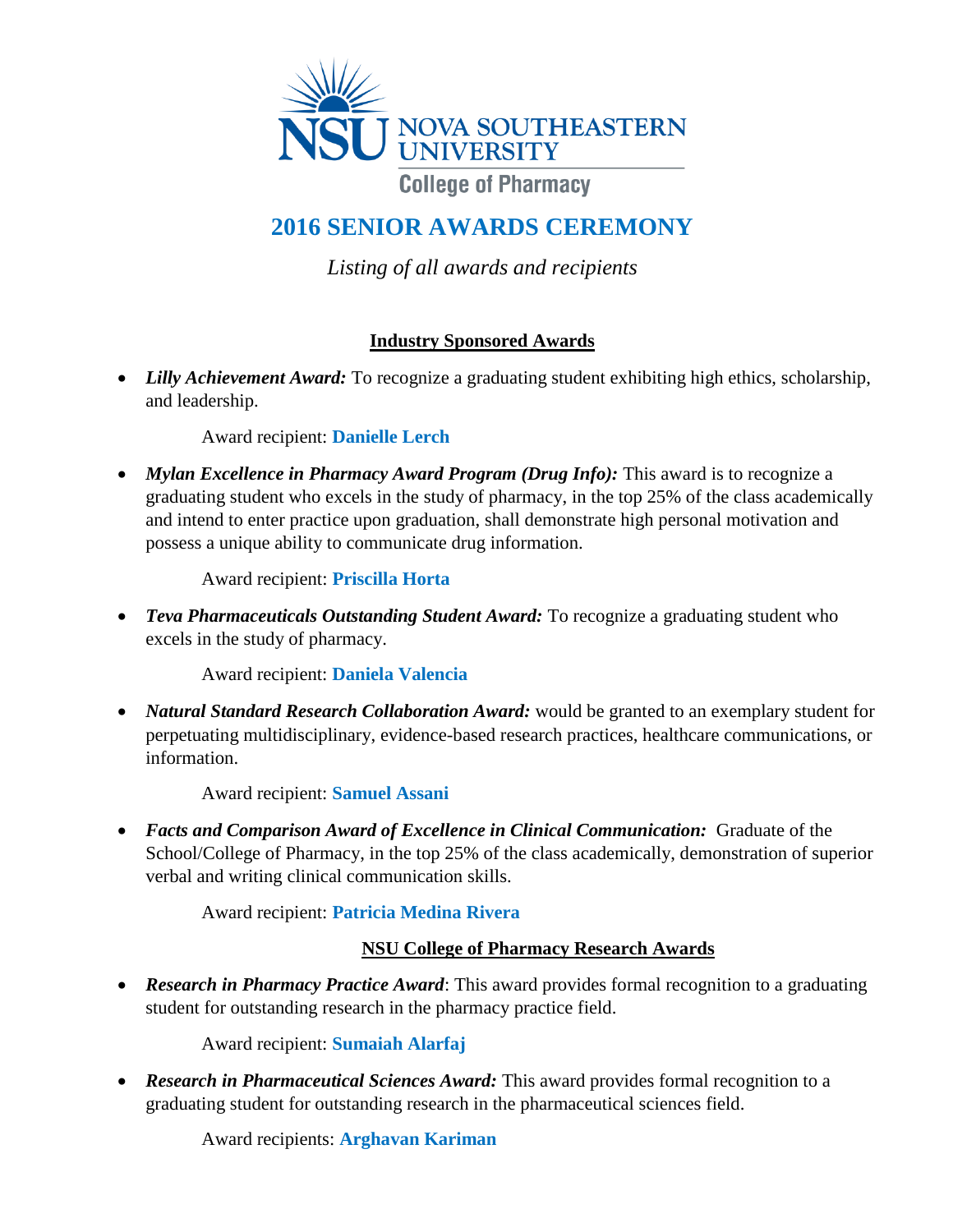*Research in Sociobehavioral and Administrative Sciences Award:* This award provides formal recognition to a graduating student for outstanding research in the social behavioral and administrative sciences field

Award recipient: **Nowrin Alam**

 *USPHS Excellence in Public Health Pharmacy Practice Award:*To recognize pharmacy student's contributions to public health pharmacy practice

Award recipient: **Chloe Tamargo (P3)**

#### **Professional and Student Organization Awards**

 *Alpha Zeta Omega (ΑΖΩ) NSU Psi Chapter Senior Award:* To honor the graduating member who has made a significant contribution to this organization.

Award recipient: **Shannon Taylor**

 *American Society of Consultant Pharmacists (ASCP) Senior Award:* To recognize an ASCP senior for his/her dedicated service to the organization

Award recipient: **Wadell Gordon**

 *American Pharmacist Association (APhA) - Academy of Student Pharmacists (ASP):* Presented to graduating students for advancing the profession of pharmacy through service to APhA-ASP

> Award recipients: **Tony Perez (Fort Lauderdale/Davie), Ahmed Moussawel (Palm Beach), & Nahirony Sanchez (Puerto Rico)**

 *College of Psychiatry and Neurologic Pharmacists (CPNP) NSU Chapter Senior Award:* To honor a graduating senior member that has been a successful past president and role model for this student organization

Award recipient: **Nicolas Rodriguez**

 *Christian Pharmacists Fellowship International (CPFI) Senior Award:* To recognize senior CPFI members that have significantly contributed to this organization by promoting spiritual growth and the integration of faith into practice

Award recipient: **JoAnn Getecha**

• Florida Pharmacist Association Award: Presented for outstanding leadership, devoted service and contributions to the future of pharmacy in-service as president of Academy Student of Pharmacy

Award Recipient: **Farima Fakheri (P3)**

*Jewish Pharmacy Student organization Senior Award*

Award Recipient: **Ryan Dunn**

 *Student Society of Health-System Pharmacists (SSHP) President's Award*: To honor graduating senior members who have advanced the profession of pharmacy through outstanding service to FSHP/ASHP.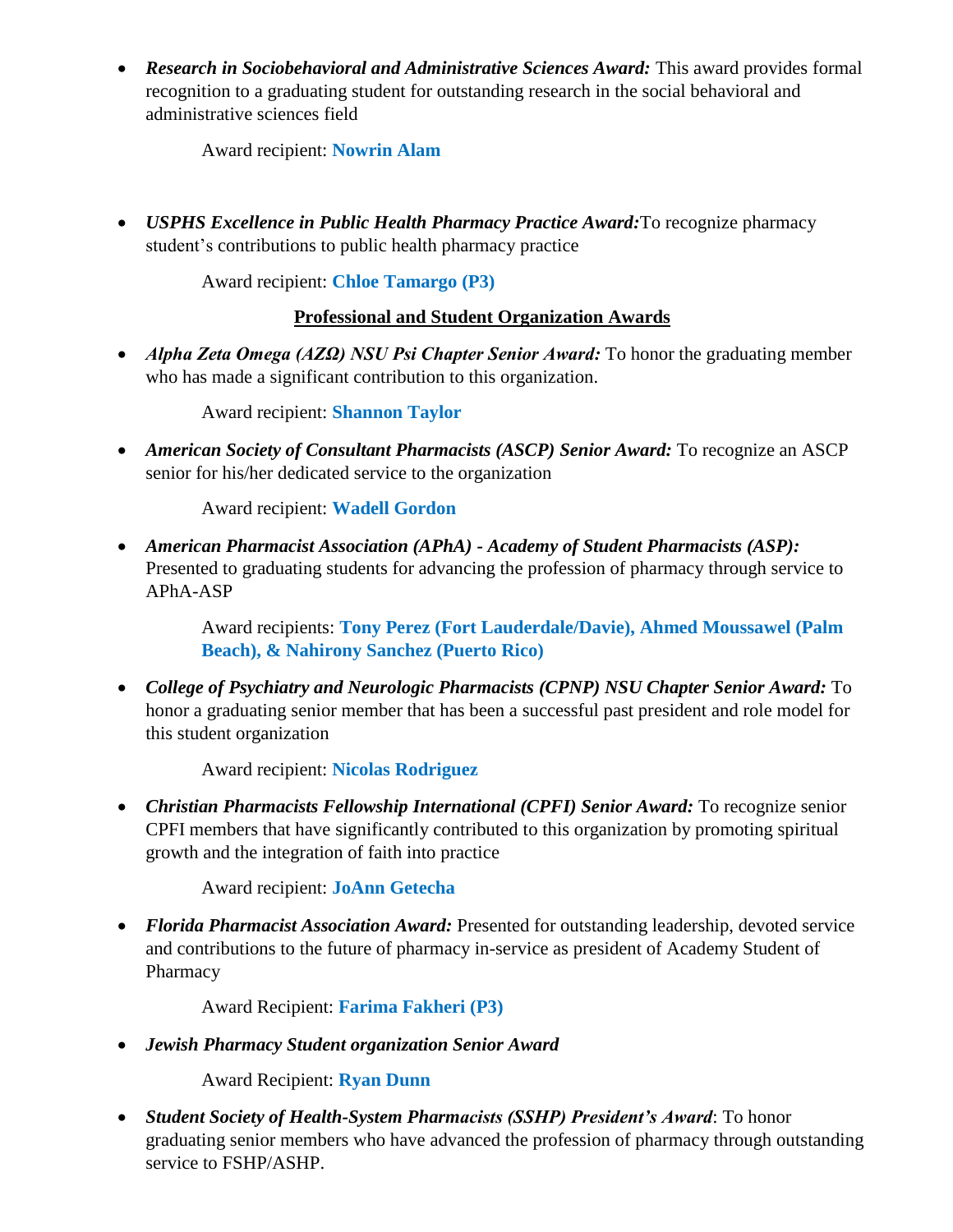Award recipient: **Michelle Wiltse**

 *Kappa Psi Award:* This award is granted to a graduating member of Kappa Psi Pharmaceutical Fraternity who has inspired in its members a deep and lasting pride in their Fraternity and in the profession of pharmacy.

Award recipient: **Ariel Jordan**

• *National Community Pharmacists Association (NCPA):* To recognize an outstanding student chapter member for their contribution to the organization. This award is a National recognition.

Award Recipient: **Kaitav Shah**

 *Phi Delta Chi Award:* This award honors a graduating member of Phi Delta Chi who has made a significant contribution to the organization that advances the science of pharmacy and its allied interests and to fosters and promotes a fraternal spirit among its members.

Award Recipient: **Omama Sabir**

• *Phi-Lambda Sigma (PLS) Leadership Award:* To recognize the graduating member of PLS who has demonstrated outstanding leadership and dedication to the profession during his/her academic career (voted on by current members of NSU PLS chapter).

Award recipient: **Danielle Lerch**

 *Phi-Lambda Sigma (PLS) Atlas Award:* This award is for the non-PLS member that has played a major role in their organizations despite not holding many high ranking officer positions. This is a student who their peers have chosen as the individual that they depend on when a task has to be completed and who they highly respect.

Award recipient: **Dina Botros**

 *Rho Chi Gamma Theta Chapter Awards:* To recognize a graduating senior member who has been a successful past president and role model for Rho Chi

Award Recipient: **Ana Vega**

 *Student College of Clinical Pharmacy (SCCP) Outstanding Senior Award:* To recognize the outstanding contributions of graduating students to the Student College of Clinical Pharmacy (SCCP) the NSU Student Chapter for American College of Clinical Pharmacy.

> Award recipients: **Isis Simon (Fort Lauderdale/Davie), Daniela Valencia (Palm Beach), & Erica Ferreris (Puerto Rico)**

 *Student National Pharmaceutical Association (SNPhA):* To honor the significant contribution of a graduating member.

Award recipient: **Chadwick Wynter**

## **NSU College of Pharmacy Leadership Awards**

 *Fort Lauderdale Leadership Award:* Presented to a graduating Fort Lauderdale student who exemplifies the highest standards of leadership and professionalism.

Award recipient: **Navene Shata**